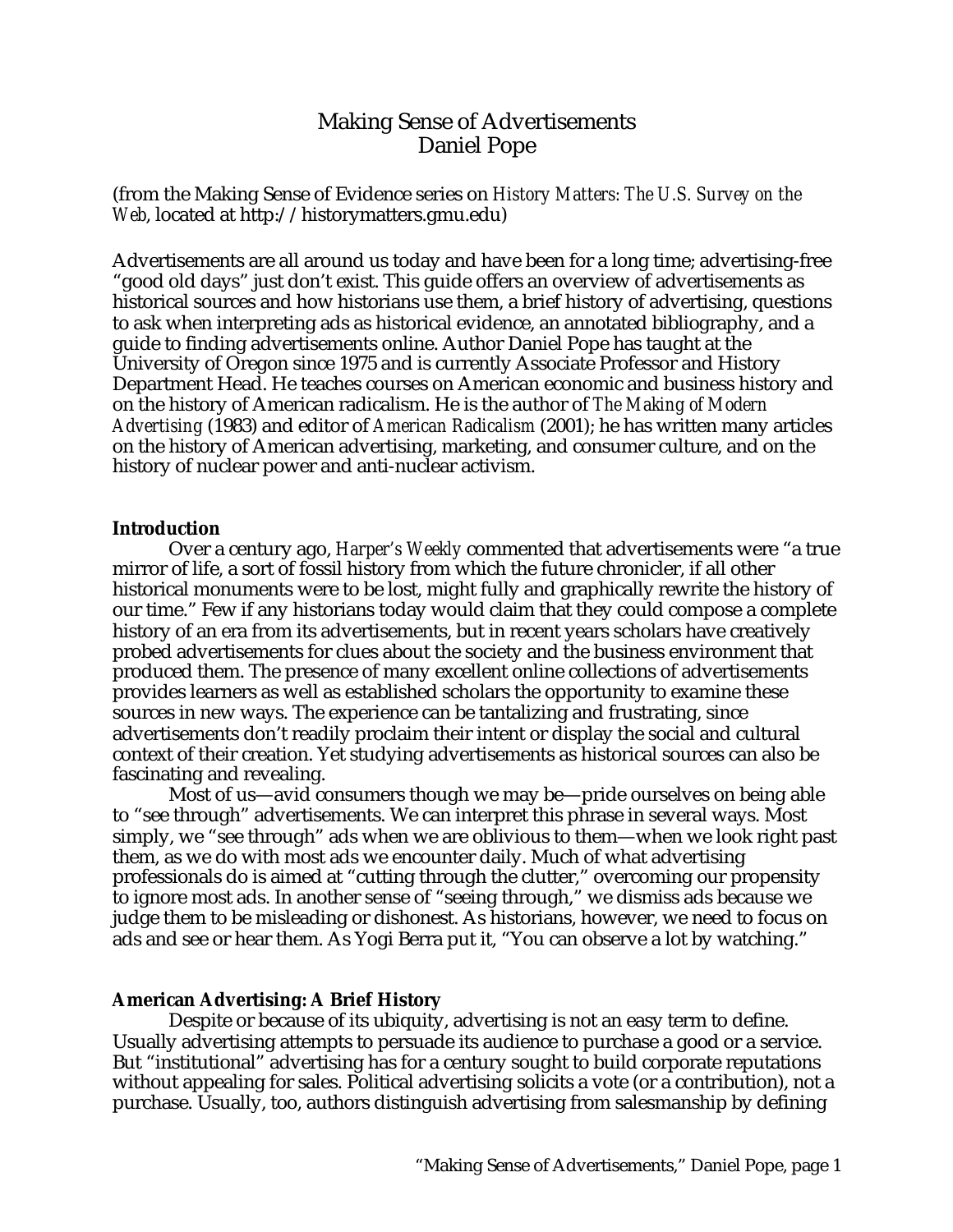it as mediated persuasion aimed at an audience rather than one-to-one communication with a potential customer. The boundaries blur here, too. When you log on to Amazon.com, a screen often addresses you by name and suggests that, based on your past purchases, you might want to buy certain books or CDs, selected just for you. A telephone call with an automated telemarketing message is equally irritating whether we classify it as advertising or sales effort.

In United States history, advertising has responded to changing business demands, media technologies, and cultural contexts, and it is here, not in a fruitless search for the very first advertisement, that we should begin. In the eighteenth century, many American colonists enjoyed imported British consumer products such as porcelain, furniture, and musical instruments, but also worried about dependence on imported manufactured goods.

Advertisements in colonial America were most frequently announcements of goods on hand, but even in this early period, persuasive appeals accompanied dry descriptions. Benjamin Franklin's *Pennsylvania Gazette* reached out to readers with new devices like headlines, illustrations, and advertising placed next to editorial material. Eighteenth- and nineteenth-century advertisements were not only for consumer goods. A particularly disturbing form of early American advertisements were notices of slave sales or appeals for the capture of escaped slaves. (For examples of these ads, visit the Virginia Runaways Project site at http://etext.lib.virginia.edu/subjects/runaways/) Historians have used these advertisements as sources to examine tactics of resistance and escape, to study the health, skills, and other characteristics of enslaved men and women, and to explore slaveholders' perceptions of the people they held in bondage.

Despite the ongoing "market revolution," early and mid- nineteenth-century advertisements rarely demonstrate striking changes in advertising appeals. Newspapers almost never printed ads wider than a single column and generally eschewed illustrations and even special typefaces. Magazine ad styles were also restrained, with most publications segregating advertisements on the back pages. Equally significant, until late in the nineteenth century, there were few companies mass producing branded consumer products. Patent medicine ads proved the main exception to this pattern. In an era when conventional medicine seldom provided cures, manufacturers of potions and pills vied for consumer attention with large, often outrageous, promises and colorful, dramatic advertisements.

In the 1880s, industries ranging from soap to canned food to cigarettes introduced new production techniques, created standardized products in unheard-of quantities, and sought to find and persuade buyers. National advertising of branded goods emerged in this period in response to profound changes in the business environment. Along with the manufacturers, other businesses also turned to advertising. Large department stores in rapidly-growing cities, such as Wanamaker's in Philadelphia and New York, Macy's in New York, and Marshall Field's in Chicago, also pioneered new advertising styles. For rural markets, the Sears Roebuck and Montgomery Ward mail-order catalogues offered everything from buttons to kits with designs and materials for building homes to Americans who lived in the countryside–a majority of the U.S. population until about 1920. By one commonly used measure, total advertising volume in the United States grew from about \$200 million in 1880 to nearly \$3 billion in 1920.

Advertising agencies, formerly in the business of peddling advertising space in local newspapers and a limited range of magazines, became servants of the new national advertisers, designing copy and artwork and placing advertisements in the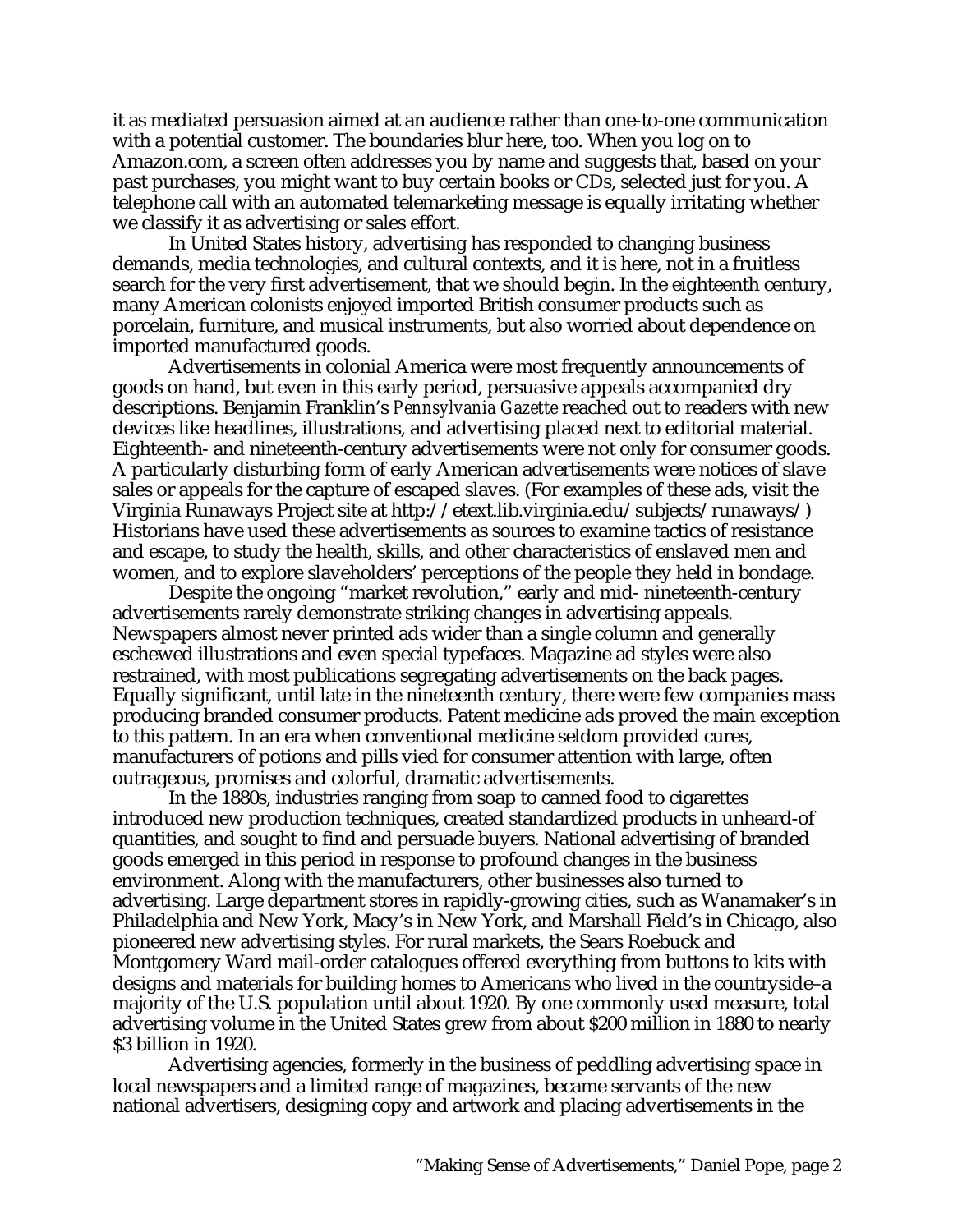places most likely to attract buyer attention. Workers in the developing advertising industry sought legitimacy and public approval, attempting to disassociate themselves from the patent medicine hucksters and assorted swindlers in their midst.

While advertising generated modern anxieties about its social and ethical implications, it nevertheless acquired a new centrality in the 1920s. Consumer spending–fueled in part by the increased availability of consumer credit–on automobiles, radios, household appliances, and leisure time activities like spectator sports and movie going paced a generally prosperous 1920s. Advertising promoted these products and services. The rise of mass circulation magazines, radio broadcasting and to a lesser extent motion pictures provided new media for advertisements to reach consumers. President Calvin Coolidge pronounced a benediction on the business of advertising in a 1926 speech: "Advertising ministers to the spiritual side of trade. It is a great power that has been intrusted to your keeping which charges you with the high responsibility of inspiring and ennobling the commercial world. It is all part of the greater work of regeneration and redemption of mankind." (This address can be found online at a Library of Congress site on "Prosperity and Thrift," which contains many documents on consumer culture in the twenties; visit

http://memory.loc.gov/ammem/coolhtml/coolhome.html.) Advertisements, as historian Roland Marchand pointed out, sought to adjust Americans to modern life, a life lived in a consumer society.

Since the 1920s, American advertising has grown massively, and current advertising expenditures are eighty times greater than in that decade. New media–radio, television, and the Internet–deliver commercial messages in ways almost unimaginable 80 years ago. Beneath the obvious changes, however, lie continuities. The triad of advertiser, agency, and medium remains the foundation of the business relations of advertising. Advertising men and women still fight an uphill battle to establish their professional status and win ethical respect. Perhaps the most striking development in advertising styles has been the shift from attempting to market massproduced items to an undifferentiated consuming public to ever more subtle efforts to segment and target particular groups for specific products and brands. In the 1960s, what Madison Avenue liked to call a "Creative Revolution" also represented a revolution in audience segmentation. Advertisements threw a knowing wink to the targeted customer group who could be expected to buy a Volkswagen beetle or a loaf of Jewish rye instead of all-American white bread.

#### **What Is the Ad Trying to Do?**

Usually the ad is trying to sell a product, but this is only an initial response to the question. Does it aim to persuade readers to buy something for the first time or to switch brands? The tobacco industry, for example, has consistently maintained that its ads are aimed at maintaining brand loyalty or inducing smokers to switch. (Hence a prominent campaign a generation ago for a now-forgotten cigarette brand featuring models with bruises and black eyes saying "I'd rather fight than switch.") Yet critics have noted the themes of youth, vitality, and pleasure in these ads and have exposed documents in which marketers strategize about attracting new smokers.

What group did the advertisement try to reach? What publication did it appear in, with what kind of readership? Perhaps the most famous instance of a shift in target audience came in 1955, when the Leo Burnett agency revamped advertising for Marlboro cigarettes, formerly a minor brand marketed for their mildness and aimed at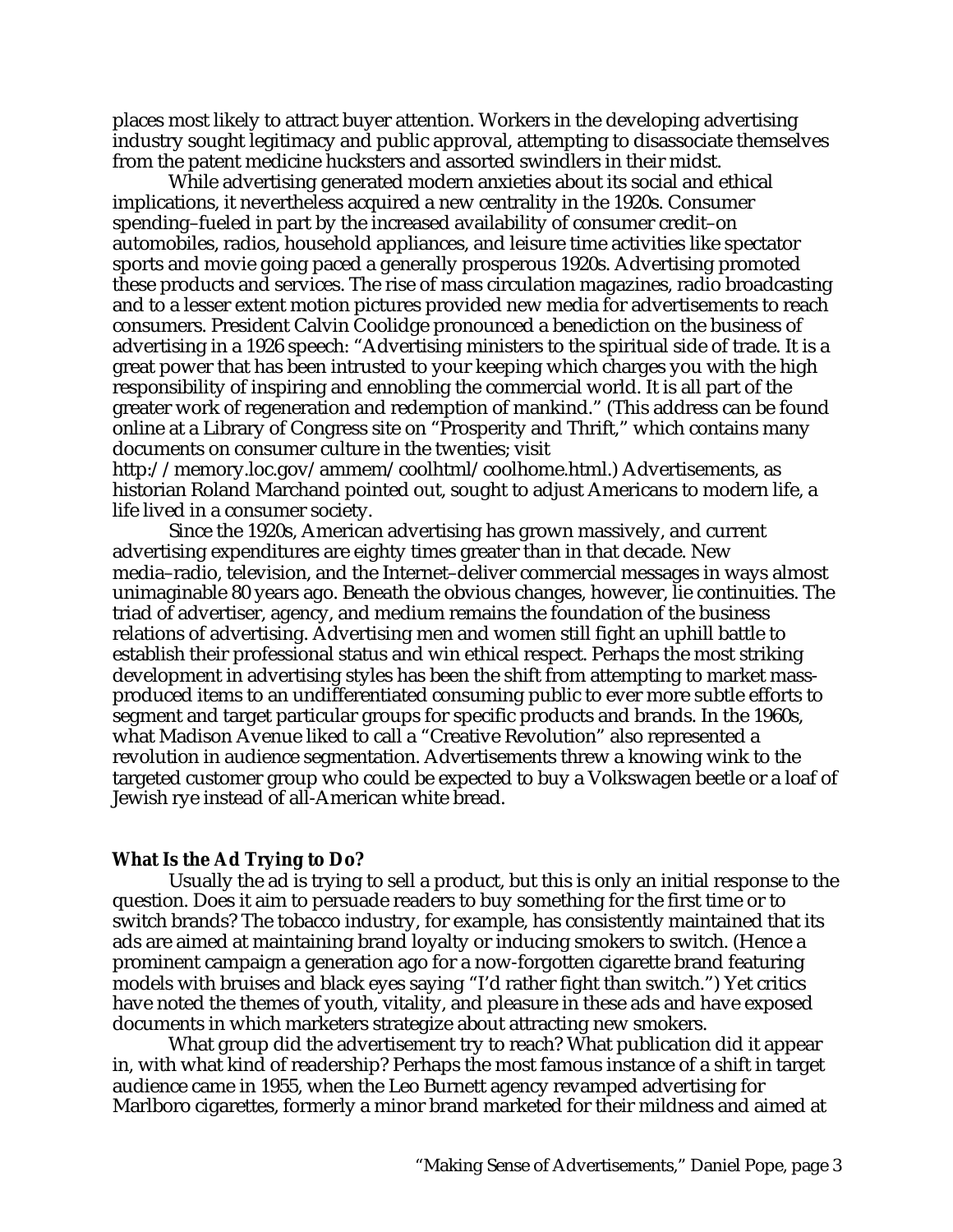women smokers. Burnett introduced the Marlboro Man, models of rugged cowboys on horseback, smoking "a cigarette designed for men that women like," in the words of the manufacturer's ad director. Sales shot up immediately. Marlboro eventually became the world's best-selling cigarette brand. And the Marlboro Man became one of the most widely-recognized (and reviled) advertising icons.

What does the ad want the reader to do? Ultimately, of course, commercial advertising aims to win sales, but some advertisements seek primarily to gain the reader's attention or stimulate interest in hopes that purchases will follow. On the other hand, repetitive ads for familiar products often aim to short-circuit the conscious consideration of purchase decisions. They try to stimulate the consumer to pick up the soft drink or the toothpaste or the detergent as she moves down the shopping aisles.

#### **Who Is the Intended Audience?**

In the first half of the twentieth century, most national advertising portrayed and promoted a world of mass produced, standardized products. Advertising and mass consumption would erase social differences. "We are making a homogeneous" people out of a nation of immigrants, proclaimed agency executive Albert Lasker in the 1920s. In more recent decades, however, marketing's emphasis has been on segmentation—fitting a product and its marketing strategy to the interests and needs of a distinct subgroup. The historian Robert Wiebe has even suggested that the divisions—by economic, social, cultural and even psychological characteristics—now mark the United States as a "segmented society." [Robert Wiebe, *The Segmented Society: An Introduction to the Meaning of America* (New York: Oxford University Press, 1975).] Few advertisers try to sell the same thing to everybody today; too often that has meant selling to nobody.

If segmentation is the norm in advertising, then it is crucial to ask for whom an advertisement or a campaign is intended. In the 1950s, the automobile industry was a stronghold of mass production and "follow the crowd conformist marketing. The Doyle Dane Bernbach agency's campaigns for the Volkswagen, introduced in 1959, broke out of the mold. Most frequently applauded for their visual and verbal wit and dramatic, uncluttered layout, the Volkswagen ads also stand as a triumph of segmentation marketing. (Visit the "Volkswagen Gallery" of ads at Center for Interactive Advertising at http://www.ciadvertising.org/student\_account/spring\_01/adv382j/ifsg336/ vwgallery.htm ) To sell the VW in the late 1950s was a challenge. Volkswagen was a brand that Adolf Hitler had touted only two decades before as the German "people's car." It was small and spartan as American cars grew, sprouted tail fins and ornamentation, and added comfort features. Rather than reach for a broad market, the ads emphasized Volkswagen's difference from the then-reigning "low-priced three" of Chevrolet, Ford, and Plymouth. Bold headlines proclaimed it ugly and small and boasted that its design had barely changed in years. The campaign depended on a devoted minority to make Volkswagen a marketing triumph. The Volkswagen buyer, in the eyes of marketers, shunned ostentation and took pride in practicality. One famous ad invited buyers to "Live Below Your Means," presenting a car for people who could afford to spend more but chose restraint.

Selected by *Advertising Age* magazine as the greatest advertising of the twentieth century, the Volkswagen campaign accelerated a trend toward segmentation marketing. It is worth noting that the advertising did not exist in a marketing vacuum. Sociologist Michael Schudson pointed out that Volkswagen registrations in the United States grew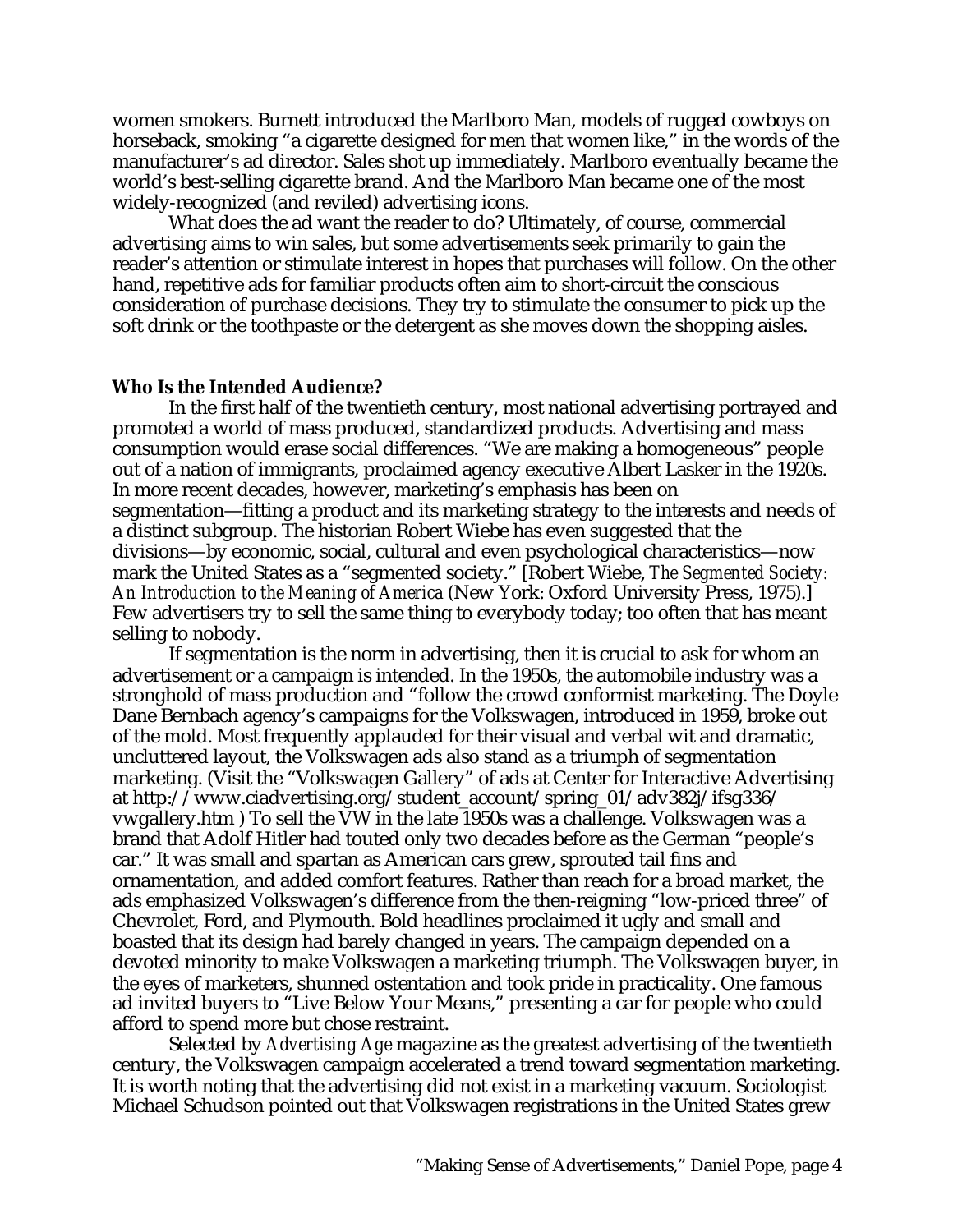more rapidly the year before the campaign began than in its initial year. [Michael Schudson, *Advertising, the Uneasy Persuasion* (New York: Basic Books, 1984), 35-36.] To some extent, the vehicle, not its promotion, appealed to a certain class of auto shoppers. Nevertheless, advertising both aims at market segments and helps to shape those segments. A recent example of what can happen when a manufacturer attempts to redraw the boundaries of those communities can be seen in the anger of some Porsche owners at the sports car maker's introduction of an SUV. In what must be one of the most vehement reactions, Mike Dini told the *New York Times*, "Every S.U.V. I've seen is driven by some soccer mom on her cellphone. I hate those people, and that Porsche would throw me into that category made me speechless. Just speechless." [Mr. Dini's comment appeared on 13 December 2002, p. A1.]

#### **What Strategies Are Used to Sell the Product?**

After we have a sense of what the advertiser is trying to accomplish, we can ask how they go about achieving their marketing goals. Does the advertisement offer a "reason why" to buy the product? Or is it oriented more to emotional appeals? Does the ad feature the product or does it focus on the people using it? Does it address the reader directly with suggestions or commands? Does the ad offer a reduced price or a premium? Does a celebrity provide an endorsement? Does it play on fear or anxiety or make positive appeals?

Most of the ads you examine will contain both illustrations and text. Advertising researchers devote large sums to testing consumers' responses to different colors, shapes, and layouts. Especially in recent decades, advertisements often have been composed with minute attention to detail and extensive pre-testing, so even the smallest facet of an ad may reflect a marketing strategy. But deliberate or unintentional, details of an advertisement may reveal something about the assumptions and perceptions of those who created it. A hairstyle, a print font, a border design all may have something to teach us.

How does the ad attract the reader's attention? What route do your eyes follow through the ad? How do styles fit with cultural trends? What are the implications, for instance, of the stark black-and-white photographs in many Depression-era ads that mimicked the tabloid newspapers of the day? Does the rise of "psychedelic" graphic styles in the late 1960s and 70s support Thomas Frank's contention that "counter cultural" values of personal fulfillment and immediate gratification fit post-industrial corporate marketing needs? Do earth tones in recent advertising support "green" marketing strategies of companies hoping to appeal to environmentally-conscious buyers?

Virtually every advertisement provides opportunities for this kind of analysis. Following Roland Marchand's masterful interpretation of a 1933 gasoline ad, we can examine the poses of father and son. (See the advertisement in the Roland Marchand Collection at A History Teacher's Bag of Tricks, Area 3 History and Cultures Project at http://historyproject.ucdavis.edu/imageapp.php?Major=AD&Minor=G&SlideNum= 24.00.) The father looks fearful, fatigued, and aged. Marchand sees the boy's clenched fist as a symbol of advertisers' implicit claim that will, determination—and consumption—could overcome the Depression, but his face also shows worry and shame. The relation of the two images—the son foregrounded, the father behind him and set against a darker-colored background—suggests that the father is not only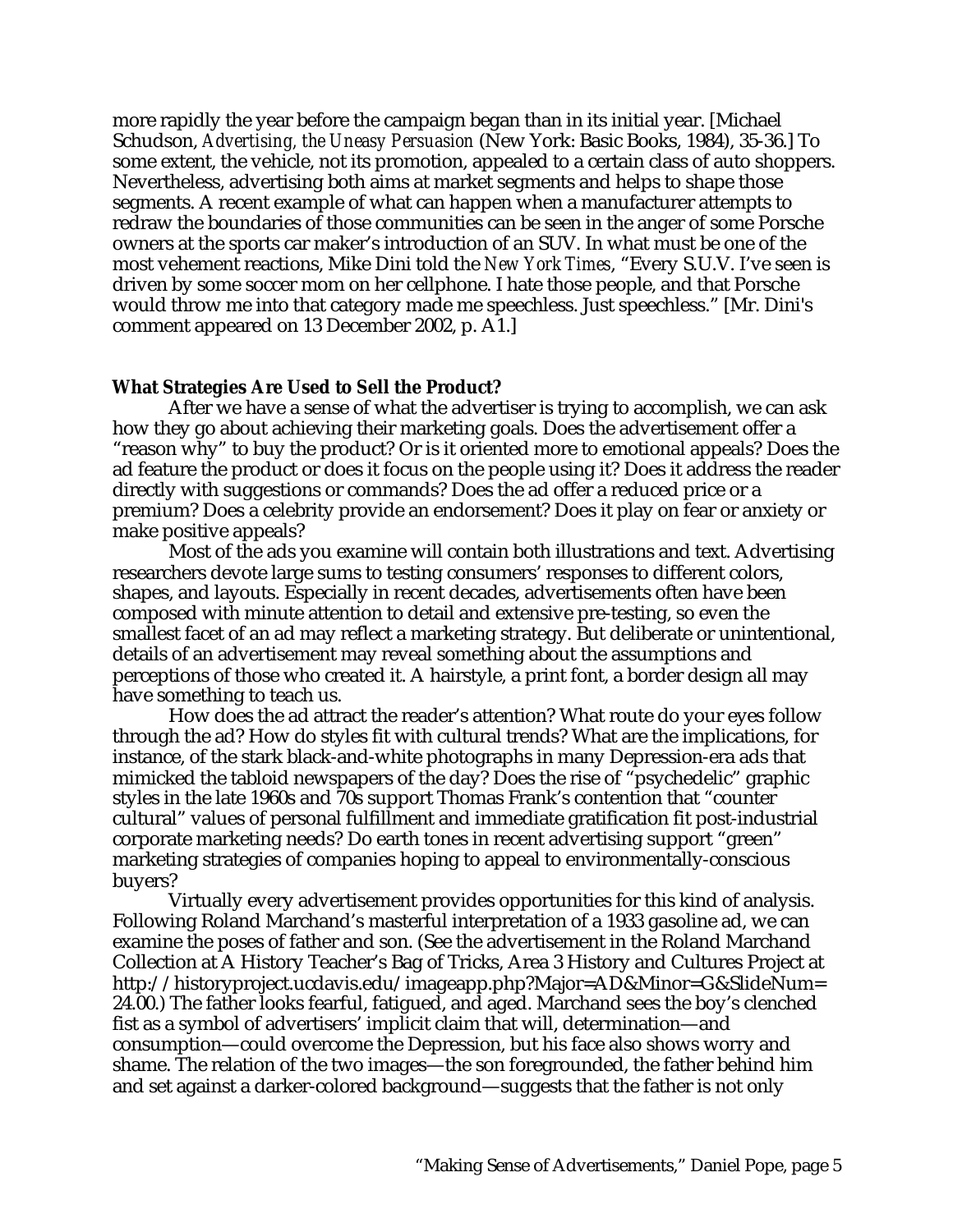falling behind in life's race but is also failing to provide patriarchal leadership and control.

The advertisement's words complement the image. The boy's alarm—"Gee, Pop–They're all passing you"—sits in a cartoon "balloon." Depression advertising, stripped of the subtleties of more prosperous times, often adopted the blunt, lurid style of comic strips. The text below directly addresses those who "must make your old car do a little longer" in "these days when we have to do without so many things." Taken as a whole, the language, design, and image of this advertisement evince the fear and humiliation of hard times and try to convert these worries into motives to buy.

#### **What Do Ads Reveal or Conceal about an Era?**

In examining ads as historical documents, we also should look at what the ad seems to take for granted. Inferring social conditions from advertisements is not straightforward. Ads are highly selective in their depiction of the world. Notably, historical and contemporary studies abound showing that advertising's depiction of American society has been highly skewed in its portrayal of race, class, and gender.

Until a generation ago, African Americans and other people of color were virtually invisible in mainstream advertising, except when they were portrayed as servants or as exemplifying racially stereotyped behavior. Note, for example, the frequent portrayal of African Americans as children, or, tellingly, as childlike adults. (See some examples and follow the successive pages at an online exhibit by the University of Illinois at Urbana Champaign Library at http://door.library.uiuc.edu /adexhibit/racism.htm and at the Authentic History Center site at http://www.authentichistory.com/diversity/african/images/diversity\_african\_ images01.html) Images of women in advertising have hardly been uniform, but several themes recur: the housewife ecstatic over a new cleaning product; the anxious woman fearing the loss of youthful attractiveness; the subservient spouse dependent on her assertive husband; the object of men's sexual gaze and desire. (See a 1951 cosmetics ad on the Ad\*Access site featuring one of these themes at http://scriptorium.lib.duke.edu:80/cgi-bin/nph-dweb/dynaweb/

adaccess/beauty/cosmetics1950s/@Generic\_\_BookTextView/260%20.) Advertising also gives false testimony about the actual class structure of American society. Advertising images consistently show scenes of prosperity, material comfort, even luxury well beyond the conditions of life of most Americans. The advertising industry prefers to picture the world that consumers aspire to, not the one they actually inhabit.

David Ogilvy, one of the icons of mid-century American advertising, perhaps knew better than anyone how to use snob appeal for mass audiences. His campaigns for Hathaway Shirts, for example, presented a sophisticated White Russian aristocrat mysteriously wearing a patch over one eye. For Schweppes Tonic Water, Ogilvy not only coined the term "Schweppervescence," but linked the product to a dignified British naval officer, Commander Whitehead, who extolled the mixer at elegant soirees and descended from jets onto a red carpet to associate the beverage with the heights of cosmopolitan sophistication. (Visit http://www.ogilvy.com/memorial/ html/center.htm for a memorial Web site featuring some of Ogilvy's most famous print and television advertisements.)

Even in the striving, materialistic climate of the post-World War II boom, consumers no doubt saw the Ogilvy campaigns as something other than hard-nosed realism. Middle-class Americans would not see a shirt or a soda brand as their ticket to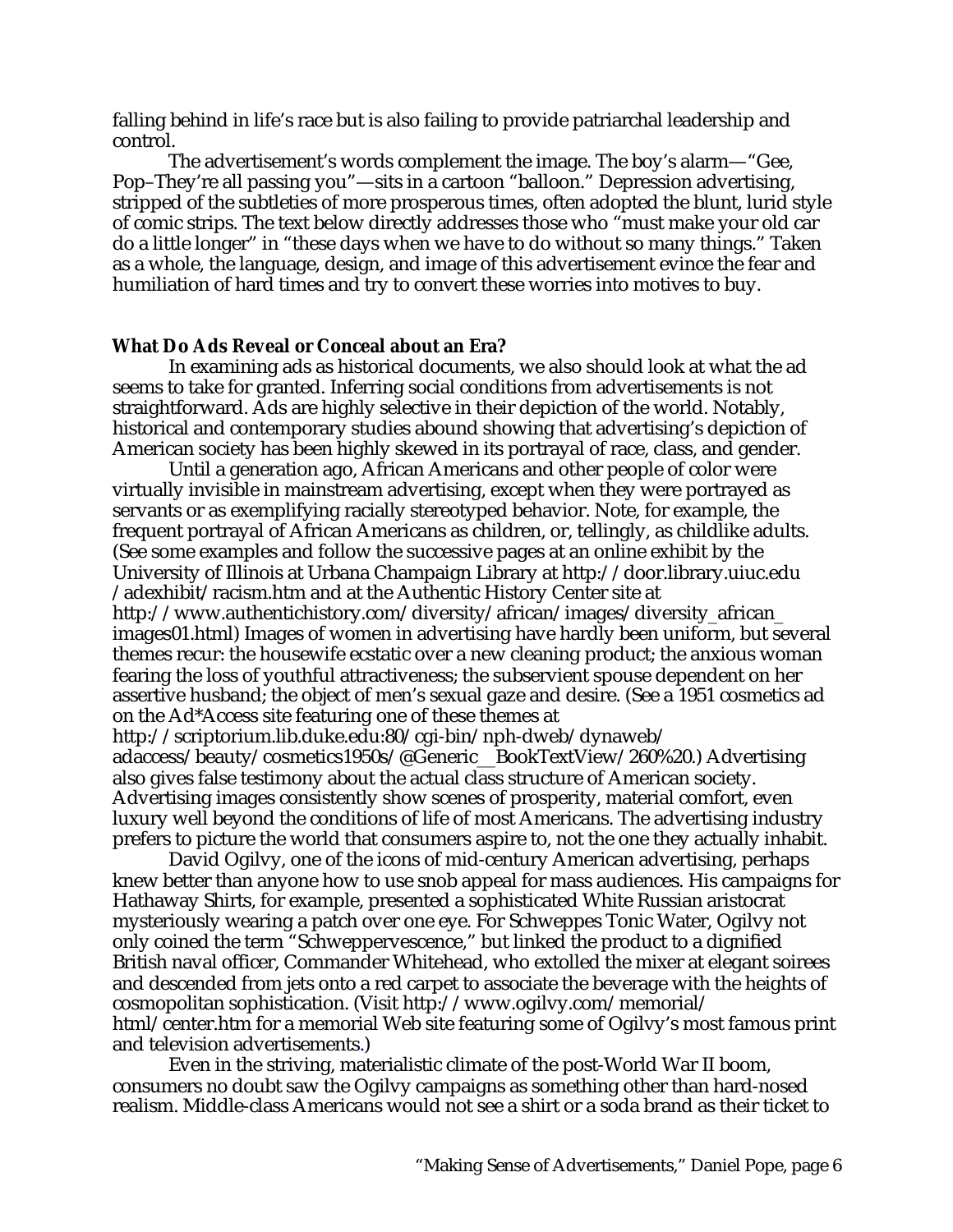high society. The advertisements were not dishonest in any direct sense. But David Ogilvy's ads presented a distorted image of society and did so in the service of selling his clients' products. Advertising, in Michael Schudson's phrase, is "capitalist realism," an art form that abstracts from and reconfigures the world as it is to fit the marketing needs of the business system. He concludes, "Advertising is capitalism's way of saying 'I love you' to itself." [Schudson, *Advertising, the Uneasy Persuasion*, 232.]

#### **What Else Do You Need to Know to Analyze an Ad?**

As we see the ads, we may also be able to "see through" them to broader social and cultural realities. We can note three contexts for these documents. First of all, they are selling tools and reflect the business needs of the corporations that pay for them. Posing the questions about purposes and methods will give us insights into the role of advertising in business. Second, advertisements are cultural indicators, though distorted ones. Finally, bear in mind that ads emerge from a professional culture of the advertising industry and suggest the aspirations and anxieties of the men (and sometimes women) who create them.

To see through ads, we should also look at these creators. For about a century, major national advertisers of brand-named goods and services have employed advertising agencies to plan out their campaigns, write and design the ads, and follow a media strategy to reach targeted buyers with their sales messages. Although advertising men (and women—from early in the 1900s, the industry employed a small but significant number of women in copywriting and art design positions) have long been the butt of cynical jokes about their subservience to advertising clients, advertising took on the trappings of professionalism quickly. As Roland Marchand and others have pointed out, those who created advertisements designed them with the "secondary audience" of their peers in mind. Especially before the 1960s, when agencies diversified ethnically and opened more doors to women, the industry was socially distant from its audiences.

Viewing consumers as irrational, ill-informed, and uncultured, advertising agencies often created ads that reflected their own surroundings rather than those of the buyers they wanted to attract. The subculture of the advertising industry is an intense one. In part this follows from the enormous difficulty of judging the effectiveness of advertising. Without clear-cut measures, advertising workers turn to their peers for validation. The fact that agencies can lose accounts (and workers lose jobs) overnight also makes Madison Avenue an anxious place where fads and gurus may shape campaigns.

If you are using the web for a comprehensive historical analysis of advertising, you will likely face a significant problem. Ads on the web are usually separated from the editorial matter and the other advertisements that surrounded them. For example, in the Model Interpretation that follows, a researcher examining a print ad in an issue of the *Ladies' Home Journal* could compare its themes with the short stories in the same magazine, could judge whether its style differed from other soap and beauty ads in the issue, and could evaluate its impact by considering its size and location in the magazine. Some sites (such as the online collections of Duke University's John W. Hartman Center for Sales, Advertising and Marketing History) provide information about the placement and production of the images they feature, but others present ads without captions about the media they appeared in, their size, the date of their appearance, etc.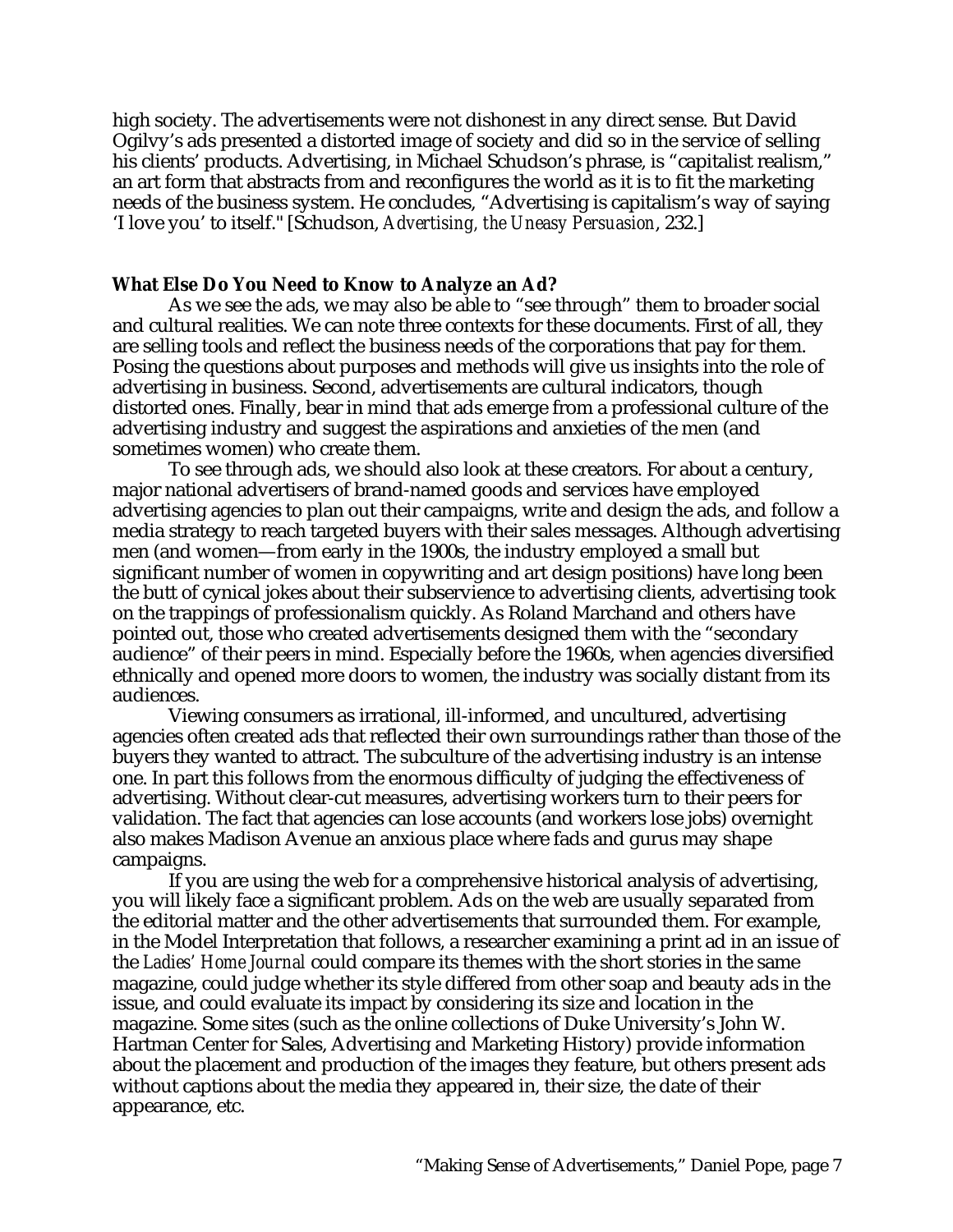This seemingly technical problem emphasizes a broader reality that you should bear in mind. While we can glean a lot from the visual and verbal elements in advertisements, advertisements are almost always designed to be part of a media context. The placement of a print ad in a newspaper or magazine, the station, time of day, and program where a commercial appears, the traffic flow past a billboard are all intimately related to the message in the advertisement itself. Understanding advertising thus entails more than just studying advertisements, illuminating as the ads themselves can be. The web is not—at least not yet—an ideal way to put ads in their marketing and media context.

In a few cases, however, we can find Web sites that provide background information for our advertising analysis. The Library of Congress's *American Memory* site, "Fifty Years of Coca-Cola Television Advertisements," (http://memory.loc.gov/ ammem/ccmphtml/colahome.html) offers not only a selection of the commercials in streaming video but an essay on the agencies, advertising strategies, and technologies that Coke has used since the 1950s. The site also gives detailed attention to the making of one of the most famous television commercials ever made, 1971's "Hilltop," where young people congregated to sing, "I'd like to buy the world a Coke." One truth that emerges from the "Hilltop" material is that producing a television commercial for a major campaign is a complex undertaking indeed. An ad agency creative director's vision that an invitation to share a Coke "was actually a subtle way of saying, 'Let's keep each other company for a little while,'" led to a song, "I'd like to buy the world a Coke" and then to grandiose plans for a massive chorus of youth from around the world performing the song on a dramatic hillside. The travails of casting, locating, and filming reveal that commercial production is hardly an exact science. (For example, the female lead was discovered pushing a baby carriage down a street in Rome.) They also indicate the lengths to which major advertisers and their agencies will go to "get it right."

#### **Model Interpretation: "A Skin You Love to Touch"**

With the "questions to ask" in mind, we can investigate one of the most striking advertisements of the early twentieth century. Dermatologist John Woodbury invented a soap in the 1870s. The wrapper bore his name and also his picture—a rather simian image of his face cropped above the neck. The Andrew Jergens Company bought Woodbury's Facial Soap in 1901 but continued to feature the doctor's face on the wrapper and in advertising. Woodbury's sales lagged far behind the leading facial soap. In 1910, however, the firm turned the account over to the J. Walter Thompson Advertising Agency. Helen Lansdowne, who headed the newly-formed Women's Editorial Department, studied the marketing problem for six months before preparing a series of advertisements focusing on "Nose pores—how to reduce them" through regular use of Woodbury's Soap. Although this approach may seem unappealing, even distasteful, today, it innovated by discussing the concerns of the consumer rather than the qualities of the producer.

The real breakthrough for Woodbury's Facial Soap, Lansdowne, and J. Walter Thompson came in 1911, with ads using the slogan "A Skin You Love to Touch." The phrase appeared over gauzily romantic paintings of elegant young ladies, happily receiving the admiring attention of dashing young gentlemen. (For an example visit http://historyproject.ucdavis.edu/imageapp.php?Major=AD&Minor=T&SlideNum=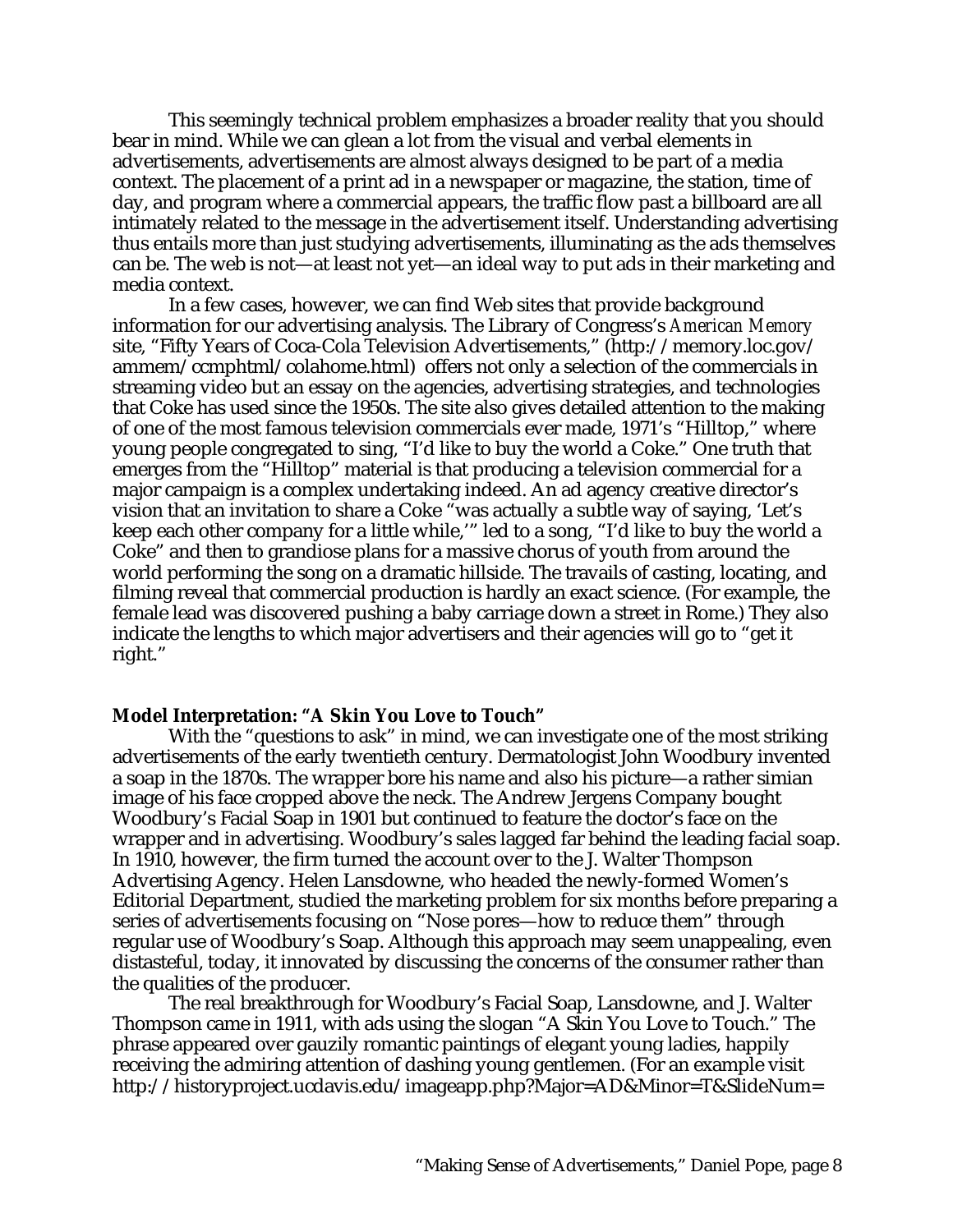102.00) Mass circulation magazines like the *Ladies' Home Journal* ran these ads regularly. Sales soared in the following decade. Tame as it may now seem, several historians of advertising have called the "Skin You Love to Touch" campaign the first to use sex appeal in modern advertising.

One way to analyze the Woodbury's campaign is to ask what it says about women, beauty, and sexual appeal in American culture in the World War I era. But this question may be too broad. Woodbury's advertising showed young, white women, apparently in comfortable if not luxurious circumstances. They were unmarried, if the poses of young men leaning over them are any clue. The settings showed leisure and sociability, as indicated in the figures' attire. Can we say that the Woodbury campaign was designed only for women in those life situations? No, because advertising often appealed to the aspirations as much as the realities of people's lives. But we can surmise that the women who saw the ads, paid attention to them, and then bought the soap could at least imagine themselves as the alluring objects of male attention.

These delineations of race, age, marital status, and social class are imprecise, but they suggest some of the dimensions of a social analysis of advertisements. They begin to identify the women who sought to inhabit a skin one would love to touch. What other social facts do these ads lead us to? Broadly speaking, the ads reflect urban, middle-class America. Notions of "separate spheres" for men and women were less pervasive and less powerful than they had been in the nineteenth century. Young women, increasingly free to live away from parental restraints and less likely to be married at an early age, would find new opportunities to meet and perhaps find romance.

Historians who stress how innovative the sexual theme in the Woodbury's campaign was may exaggerate its novelty. Richard Ohmann notes that even in the 1890s, themes of physical attractiveness ranked high in magazine advertisements, especially those addressed to women. Nevertheless, it is hard to imagine the Woodbury ads in mass circulation magazines a generation or even a decade earlier. Conversely, by the 1920s Woodbury's advertising—with the slogan altered to "The Skin You Love to Touch"—must have seemed more routine than risqué. So we can say that the campaign evidenced a moment of lessened restrictiveness about the expression of erotic desire. At the same time, however, the controlled and limited sexuality in the ads show the restraints that still prevailed. And we might also note that the advertisement, like many others before and especially since, promised that purchasing and using a commodity was the route to gratify that desire.

At the same time that Woodbury's ads are documents about gender relations and sexuality in early twentieth-century America, they are also evidence of the marketing situation of American consumer goods manufacturers. As historian Kathy Peiss points out, soap and cosmetic advertising helped to shift "beauty culture" from small-scale production, often by women entrepreneurs, to an industry based on the sale of massproduced commodities. Woodbury's also reflected a transition from nineteenth-century advertising's emphasis on product-centered appeals to depictions of those who use the product. Probably the most successful American soap campaign prior to "A Skin You Love to Touch" was Procter & Gamble's advertising of Ivory Soap, beginning around 1882. Ivory was "Ninety-nine and 44/100 Percent Pure," it proclaimed. "It floats," initially a secondary appeal, soon became Ivory's primary slogan. The soap bar itself was at the center of illustrations. Here, the physical characteristics of the product—only tenuously related to its use or its users—bore the task of selling the soap. In the Woodbury's advertisements of the 1910s, the bar itself appeared only as a reminder in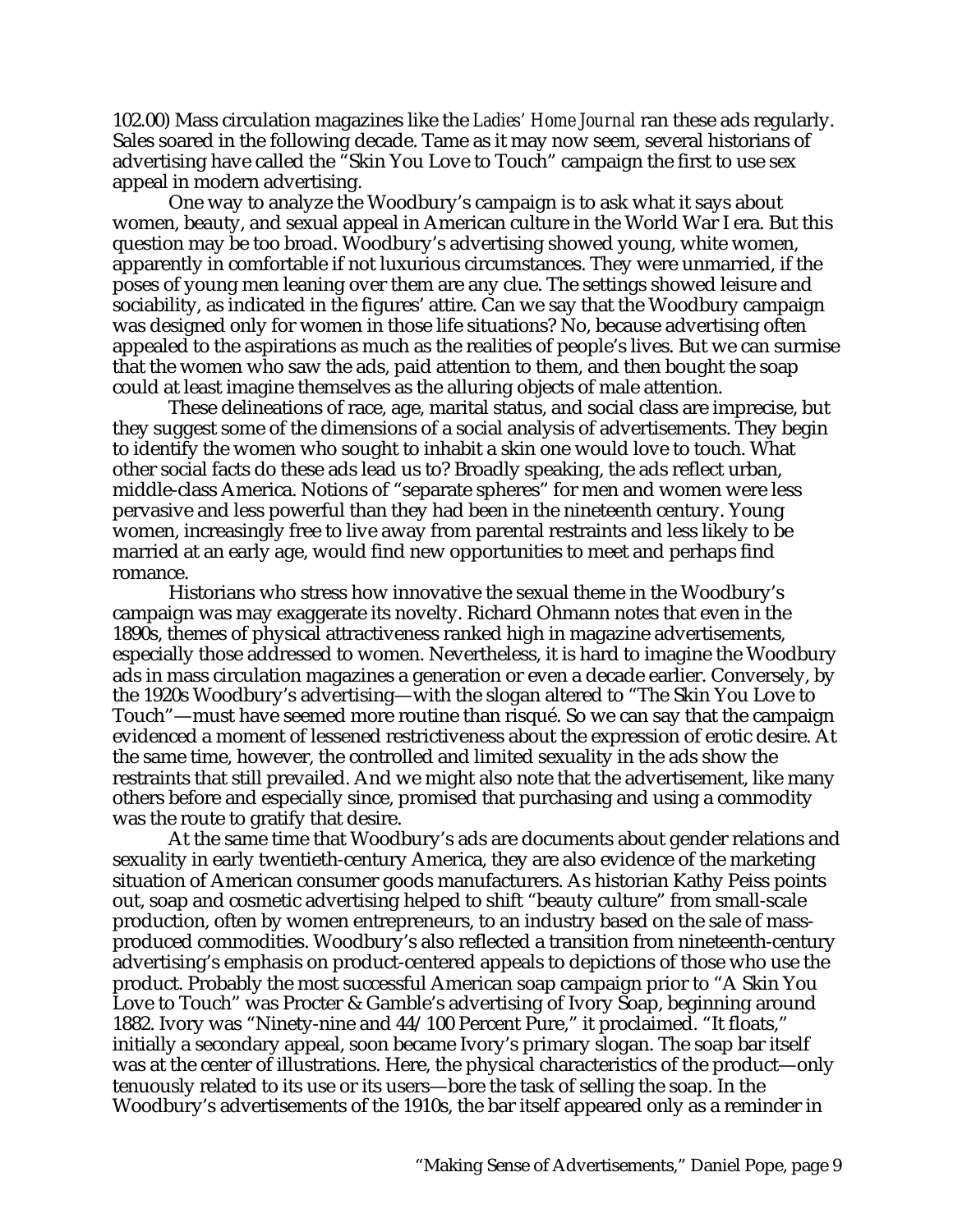the lower corner of the page, a throwback to product-centered advertising of earlier decades. The promise of the ad was in the social interactions it would inspire.

Nevertheless, the presence of the soap bar suggests that advertising and marketing transitions were usually gradual and incomplete. Although advertising featuring the product and its origins—often with a picture of the factory or of the firm's proprietor—had lost popularity, the Woodbury's campaign retained its link to the soap's earlier identification with the cut-out image of John Woodbury. Early ads also informed readers they could request a sample of the soap by writing to the manufacturer, a common nineteenth-century marketing device used less often in the twentieth century. Yet despite these elements of continuity, in its provocative allusions to sexuality, its targeting of younger, single middle-class white women, and its prominence in new mass-circulation magazines like the *Ladies' Home Journal*, "A Skin You Love to Touch" indicates some of the new conditions of advertising in Progressive Era America.

To round out our analysis of the Woodbury's Soap advertisements, let's also look at the people in the advertising industry who produced them. In a male-dominated advertising industry of 90 years ago, the Woodbury's campaign stood out because it was created by women. In particular, it owed its direction to Helen Lansdowne Resor, one of the most important women in the history of American advertising. [For a brief acknowledgment of her role, see an entry in *Advertising Age*'s listing of the most influential advertising people of the twentieth century at http://adage.com/ century/people/people014.html. Several Web sites trace her life and work, including: http://www.ciadvertising.org/studies/student/00\_spring/theory/asfeezor/ public\_html/helenresor/helenresor.htm] Following high school, Helen had found a position as an advertising copywriter in her hometown of Cincinnati, Ohio. Along with Stanley Resor, whose advertising forte was in planning and administration rather than copywriting, she joined one of the oldest and most prominent advertising agencies, J. Walter Thompson, in 1908. In early 1911, she received a promotion to the main office in New York. There, in addition to Woodbury's, she developed successful advertising campaigns for Pond's Cold Cream, Maxwell House Coffee, and Aunt Jemima Pancake Mix, to name a few.

Helen Lansdowne's marriage to Stanley Resor, who rose to J. Walter Thompson's presidency as the agency grew to be the largest in the United States, did not end her advertising career. Nor did she abandon her commitment to women's success, particularly in the advertising business. She marched in parades for women's suffrage and consciously set out to provide opportunities for well-educated young women to advance their careers at J. Walter Thompson. These women, who formed a separate Women's Editorial Department, were exceptionally well-educated, ambitious, and independent-minded. Several of them were active in feminist causes. Helen Lansdowne Resor maintained that she and her female colleagues "supplied the feminine point of view," but few, if any, lived lives that had much in common with the women they were trying to reach with their campaigns.

In *Inarticulate Longings*: The Ladies' Home Journal, *Gender, and the Promises of Consumer Culture*, Jennifer Scanlon points out the layers of irony in the work of Resor and her contemporaries. A woman who asserted her own independence and helped others achieve it as well created a campaign that promised to make women the objects of male sexual desire. Feminists in recent decades who have turned their attention to the objectification of women in advertising may not realize that a woman created one of the prototypes of such campaigns. Nor are they likely aware that she did so in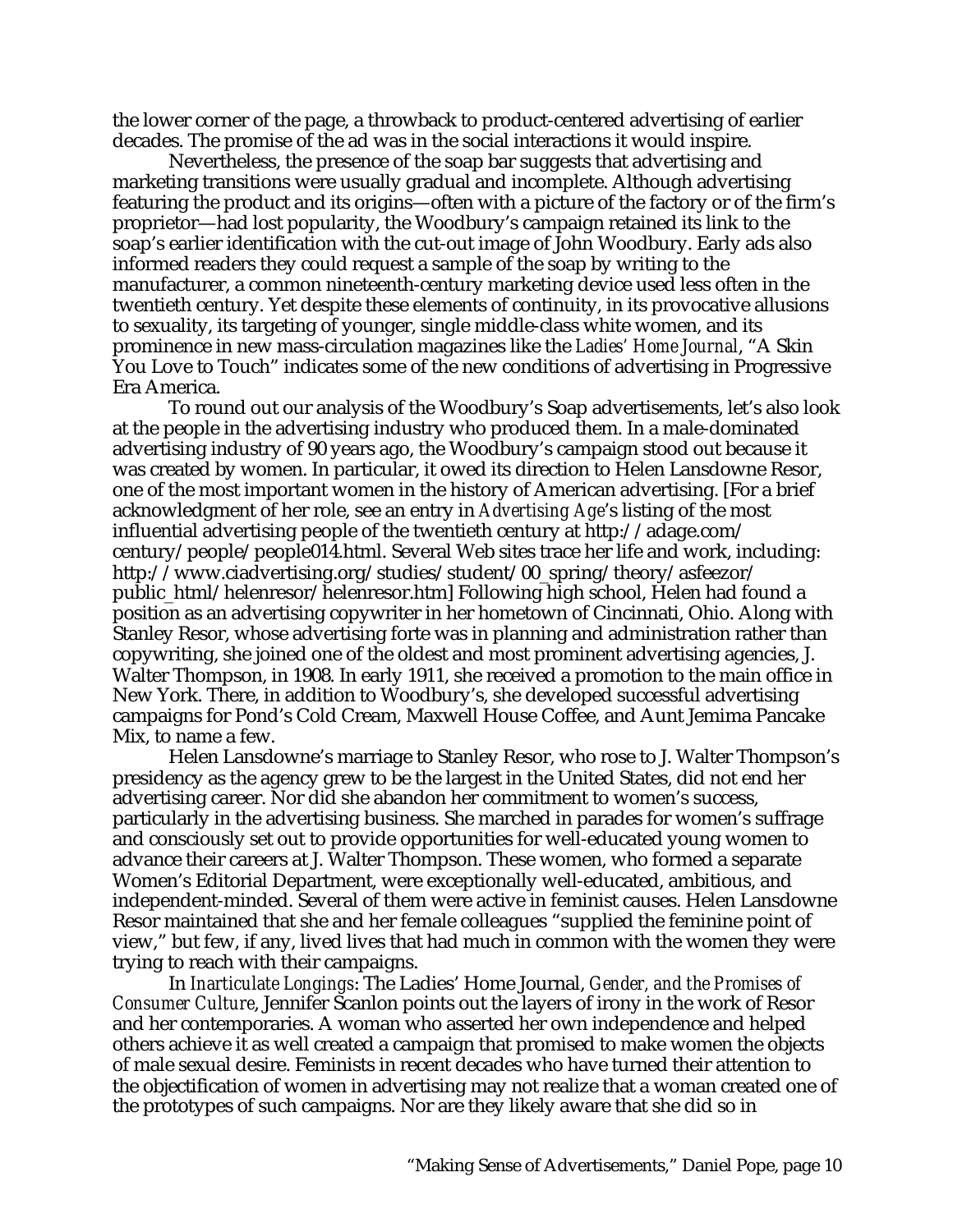advancing the opportunities for women like her in the new consumer society. More generally, as Scanlon observes, "These advertising women, in writing ads that provided a narrow definition of women's lives—a definition confining women to home and market—secured their own independence, financial and otherwise." [Jennifer Scanlon, *Inarticulate Longings:* The Ladies' Home Journal*, Gender and the Promises of Consumer Culture*. (New York: Routledge, 1995), 193.]

#### **Advertisements Online**

The Web has opened up myriad possibilities for the historical study of advertising. Comprehensive collections of advertisements draw together resources that would take a single researcher an eternity to compile. Specialized Web collections—ranging from notices for escaped slaves to celebrations of recent advertising campaigns—supplement the general sites. Old advertisements formerly available only in research libraries (and not always there, since many libraries cut out advertising sections or front and rear covers before binding popular magazines) or (haphazardly) in "coffee table" books are now accessible to anyone with an Internet connection.

But this commercial cornucopia has limitations. Most collections of advertisements concentrate on print ads, and in particular those in national magazines. Access to television advertising (certainly the dominant medium since the 1950s) is more scarce; most sites feature current commercials, not older ones. Another technical problem results from the digitizing process and the graphic formats used. Sometimes, ad details don't appear or are difficult to discern. This may serve the purpose of the Web site perfectly well, but it hinders scholarly research.

Combining these problems with the difficulty of contextualizing advertisements appearing outside their original media framework, the challenges of using the Web for advertising history should not be underestimated. Yet the Web's resources are vast and ever-growing. Combined with research in more traditional sources, studying advertising history on the Web should be a stimulating and fruitful experience. This list of sites is intended as a brief overview, providing links to some of the largest collections of advertisements of various types, as well as a glimpse at the diversity of materials available online. Many other collections can be found in *History Matters*.

#### **Ad\*Access, Digital Scriptorium, Duke University**

http://scriptorium.lib.duke.edu/adaccess

This well-developed, easily navigated site presents images and information for more than 7,000 advertisements printed primarily in the United States from 1911 to 1955. Material is drawn from the J. Walter Thompson Company Competitive Advertisements Collection of the John W. Hartman Center for Sales, Advertising, and Marketing History at Duke University. The advertisements are divided into five main subjects areas: Radio; Television; Transportation; Beauty and Hygiene; and World War II. Ads are searchable by keyword, type of illustration, and special features. "About Ad Access" provides an overview of advertising history, as well as a list of advertising repositories in the U.S.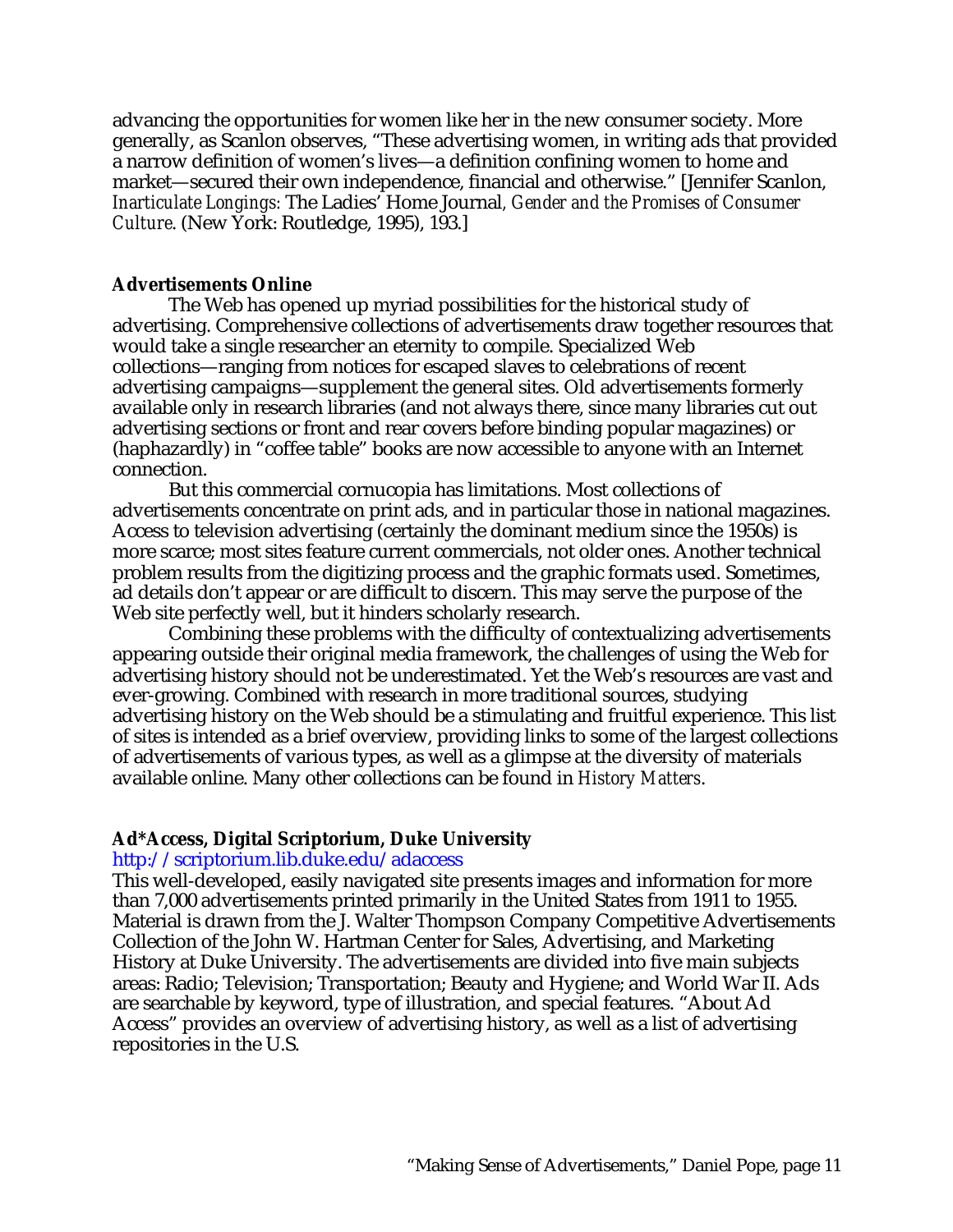#### **Adflip.com**

#### http://www.adflip.com

Adflip is a privately financed archive of more than 6,000 print advertisements published from 1940 to the present. Products advertised, including everything from dog food to DeSotos, are divided into 17 search categories, from automotive to travel, and eight themed categories such as comic books and obsolete products. The site may be searched by year, product type, and brand name. Many ads may be sent as electronic postcards for free. For each ad, the site tells when and where it appeared. This collection includes advertisements from 65 magazines and comic books, from *Archie* to *Wired*. Downloads may be slow.

## **All Politics Ad Archive, CNN Online**

## http://www.cnn.com/ALLPOLITICS/1996/candidates/ad.archive

A video collection of 11 television presidential campaign advertisements from 1952 to 1988. Includes three from the 1952 Dwight D. Eisenhower-Adlai Stevenson election and three from the 1988 battle between George H. W. Bush and Michael Dukakis, including the infamous "Willie Horton" ad. Also offers such memorable classics as the "Daisy" ad used in Lyndon B. Johnson's 1964 campaign against Barry Goldwater and the Ronald Reagan 1984 "Morning in America" creation. Limited but useful for studying communications and postwar American politics trends in the effective use of the media for selling presidents to the American public.

#### **By the People, For the People: Posters from the WPA, 1936-1943, American Memory Library of Congress**

## http://memory.loc.gov/ammem/wpaposters/wpahome.html

This colorful online exhibit showcases more than 900 original Works Project Administration posters produced from 1936 to 1943 as part of Franklin D. Roosevelt's New Deal program to support the arts. The silkscreen, lithograph, and woodcut posters were designed to publicize health and safety programs, art exhibits, theatrical and musical performances, travel and tourism, educational programs, and community activities in 17 states and the District of Columbia. Each poster is accompanied by very brief (15-20 word) descriptions and notes on the artist, date, and place produced.

## **The Commercial Closet, Commercial Closet Association**

## http://www.commercialcloset.org/cgi-bin/iowa/index.html

Advertised as "the world's largest collection of gay advertising," this site provides video clips, still photo storyboards, descriptive critiques, and indexing to more than 600 television and print media ad representations of gay men, lesbians, bisexuals, and the transgendered. Users can access ads by year; brand; company; business category; themes; region; agency; target group (gays or mainstream); and portrayals ("what the imagery/narrative conveys about gayness") categorized as vague, neutral, positive, or negative. Although the earliest ad is from 1958, the majority are drawn from the 1990s. Creator Michael Wilke, a business journalist, notes that "the project is also creating a historic document that charts the burlesquing of the gay community and the move toward more positive and inclusive portrayals."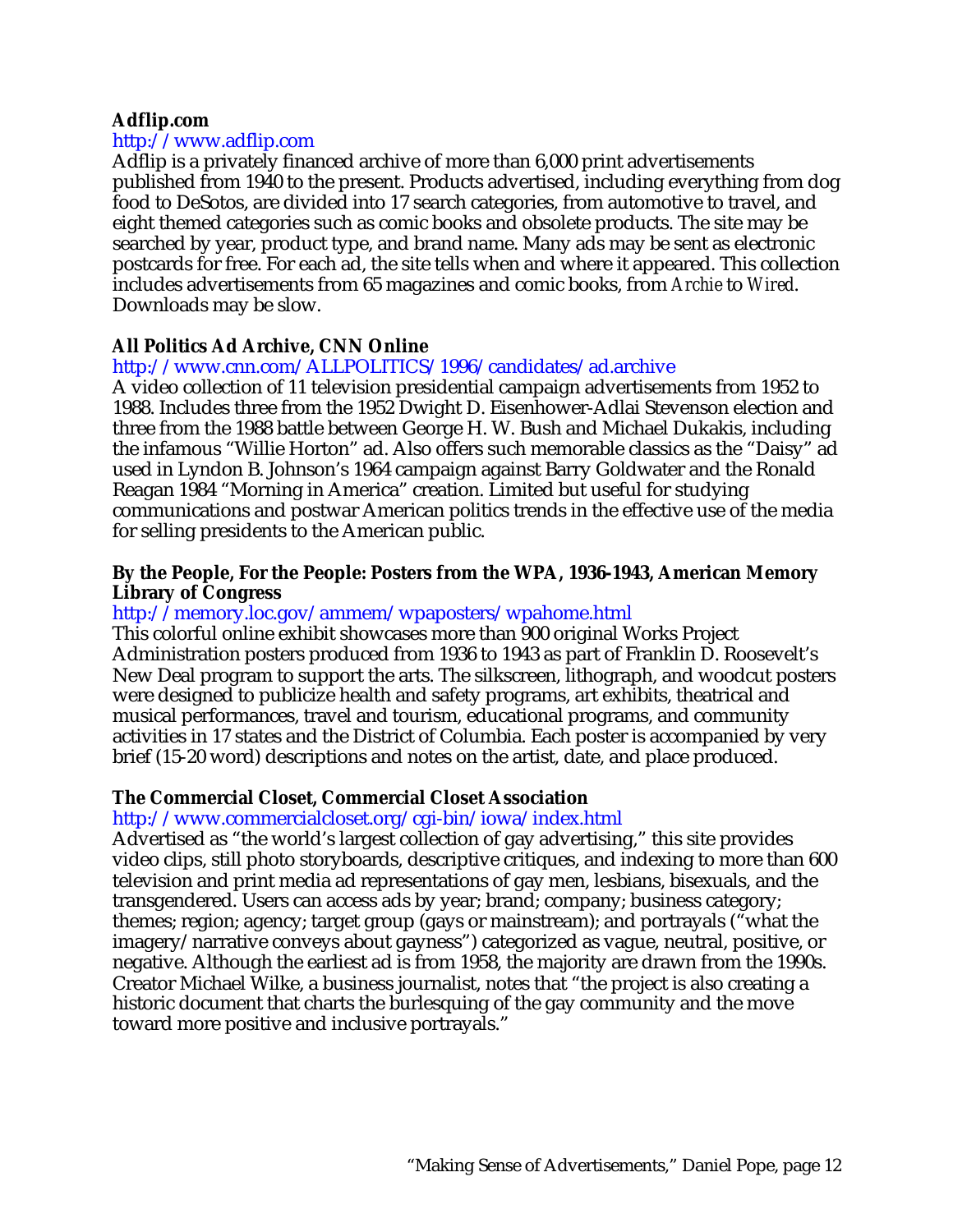## **Emergence of Advertising in America: 1850-1920, Duke University Digital Scriptorium**

# http://scriptorium.lib.duke.edu/eaa/

Contains more than 9,000 advertising items and publications from 1850 to 1920. Selected items illustrate the rise of consumer culture in America from the mid-nineteenth century and the development of a professional advertising industry. The images are grouped into 11 categories: advertising ephemera (trade cards, calendars, almanacs, postcards); broadsides for placement on walls, fences, and sides of buildings; advertising cookbooks from food companies and appliance manufacturers; early advertising publications created by agencies to promote the concepts and methods of the advertising industry; J. Walter Thompson Company "House Ads," promotional literature from the oldest advertising agency in the U.S.; Kodakiana collection of some of the earliest Kodak print advertisements; Lever Brothers Lux (soap) advertisements; outdoor advertising; and tobacco advertisements. Each image includes production information such as the date issued, advertising agency, and product company.

#### **Fifty Years of Coca Cola Advertisements, Library of Congress American Memory** http://memory.loc.gov/ammem/ccmphtml/colahome.html

Highlights of Coca-Cola television advertisements, including 50 commercials, broadcast outtakes, and "experimental footage reflecting the historical development of television advertising for a major commercial product." There are five examples of stop-motion advertisements from the mid-1950s, 18 experiments with color and lighting for television ads from 1964, and well-known commercials, such as the "Hilltop" commercial featuring the song "I'd Like to Buy the World a Coke" (1971). Also offers the "Mean Joe Greene" commercial (1979); the first "Polar Bear" commercial (1993); the "Snowflake" commercial (1999); and "First Experience," an international commercial filmed in Morocco (1999).

## **A History Teacher's Bag of Tricks, Area 3 History and Cultures Project** http://marchand.ucdavis.edu/

This memorial to Roland Marchand, a well-known historian of advertising and popular culture, includes a slide library with more than 3,000 advertisements drawn from Marchand's collection. Each image includes a citation and many also offer Marchand's notes. The images are organized into 31 subcategories, from "aging" to "class and status" from "technique" to "women."

## **Library of American Broadcasting Sound Bites, University of Maryland Libraries** http://www.lib.umd.edu/LAB/AUDIO/soundbites.html

Part of the Radio Advertising Bureau Collection, this site offers a sample of 13 audio files of radio commercials from the late 1950s through the early 1960s. The Bureau, a national trade organization, was formed in 1950 (as the Broadcast Advertisers Bureau) to promote radio as a medium for advertisers. The samples are available in .WAV and .AIFF include ads for toothpaste, cold medicine, soft drinks, gasoline, beer, cigarettes, cookies, automobiles, dog food, deodorant, and pimple cream.

# **Phillip Morris Advertising Archive, Philip Morris Incorporated**

## http://www.pmadarchive.com/

More than 55,000 color images of tobacco advertisements, dating back to 1909, are now available on this site, created as a stipulation of the Master Settlement Agreement with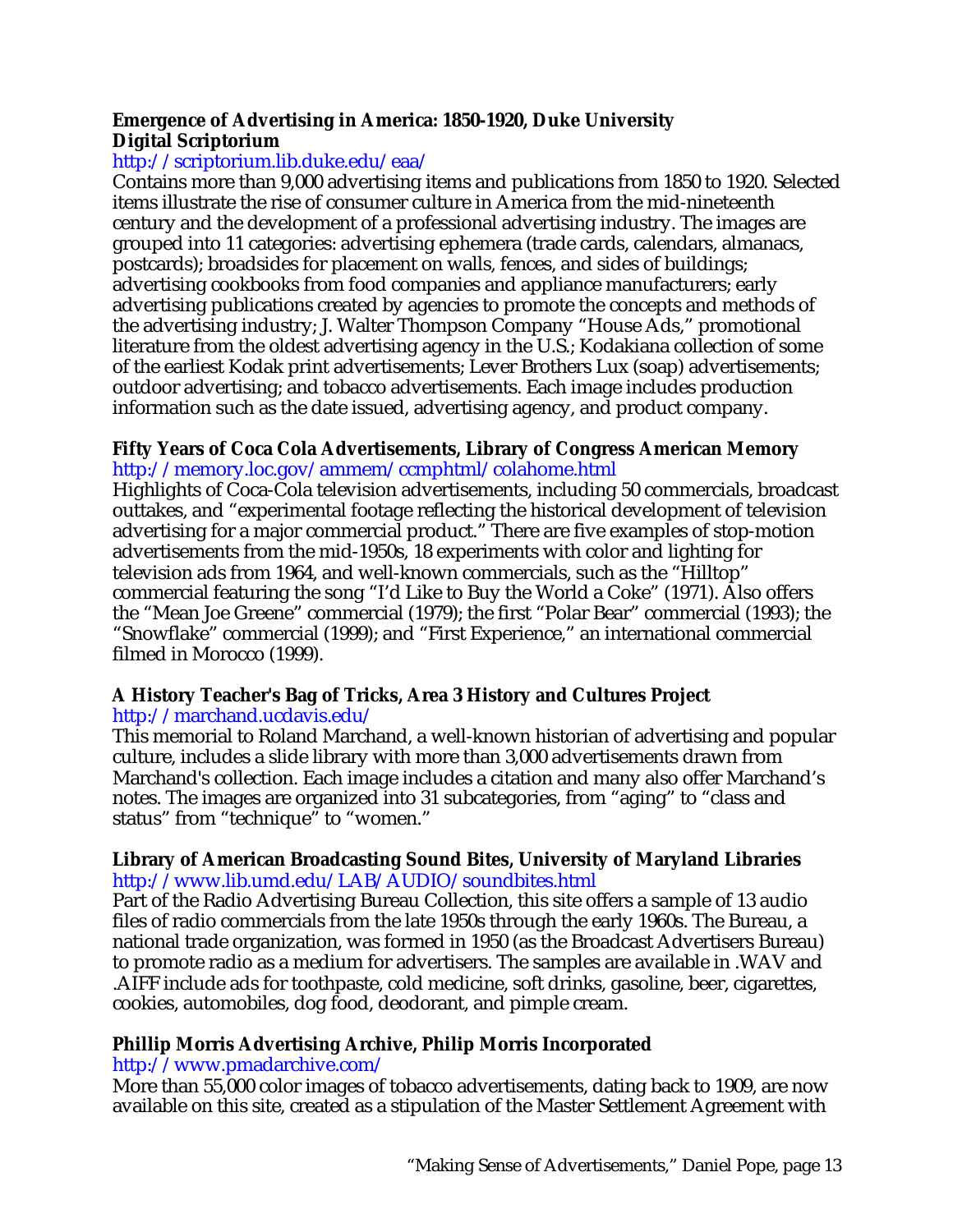the tobacco industry. In addition, more than 26 million pages of documents concerning "research, manufacturing, marketing, advertising and sales of cigarettes, among other topics" are provided in linked sites to the four tobacco companies involved (Philip Morris, R. J. Reynolds, Lorillard, and Brown and Williamson) and to two industry organizations (the Tobacco Institute and the Council for Tobacco Research). Ads and documents are accessible by date, brand name, title words, and individuals mentioned, among other searchable fields. Images may be magnified and rotated.

## **Virginia Runaways Project, University of Virginia**

## http://www.wise.virginia.edu/history/runaways/

Provides full transcriptions and images of more than 2,200 newspaper advertisements regarding runaway slaves, mostly from the Williamsburg *Virginia Gazette*, between 1736 and 1776. Includes ads placed by owners and overseers for runaways as well as ads for captured runaway or suspected runaway slaves placed by sheriffs and other governmental officials. In addition, the site's creators have included ads for runaway servants and sailors as well as military deserters, to offer "a unique look at the lower orders in eighteenth-century Virginia." Searchable by any words appearing in ads.

# **Annotated Bibliography**

Berger, John. *Ways of Seeing*. London: British Broadcasting Corporation and Penguin Books, 1972.

Berger, an artist, critic, and novelist, presents insights about imagery and how we view it. This is an influential work that analyzes advertising with the tools of both an art critic and a cultural historian.

Ewen, Stuart. *Captains of Consciousness: Advertising and the Social Roots of the Consumer Culture*. New York: McGraw-Hill, 1977.

A stimulating and original study that views the advertising as crucial to the displacement of class conflict and inculcation of consumer consciousness when distribution, rather than production, became the fundamental problem of capitalism.

Fox, Stephen R. *The Mirror Makers: A History of American Advertising and Its Creators*. New York: Morrow, 1984.

A popular and well-informed overview that contends that at times advertising reflected American culture, at other times helped to shape it.

Frank, Thomas C. *The Conquest of Cool: Business Culture, Counter Culture and the Rise of Hip Consumerism*. Chicago: University of Chicago Press, 1997.

A biting (and very funny) critique of advertising and marketing in the sixties and beyond. Frank contends that businesses fostered seemingly-radical themes of individual freedom and revolt against conformity because they fit corporate interests.

Glickman, Lawrence B., ed. *Consumer Society in American History: A Reader*. Ithaca, NY: Cornell University Press, 1999.

An excellent collection of writings on consumption ranging from theoretical insights to empirical studies and covering topics dealing with early European-Native American contact to contemporary issues.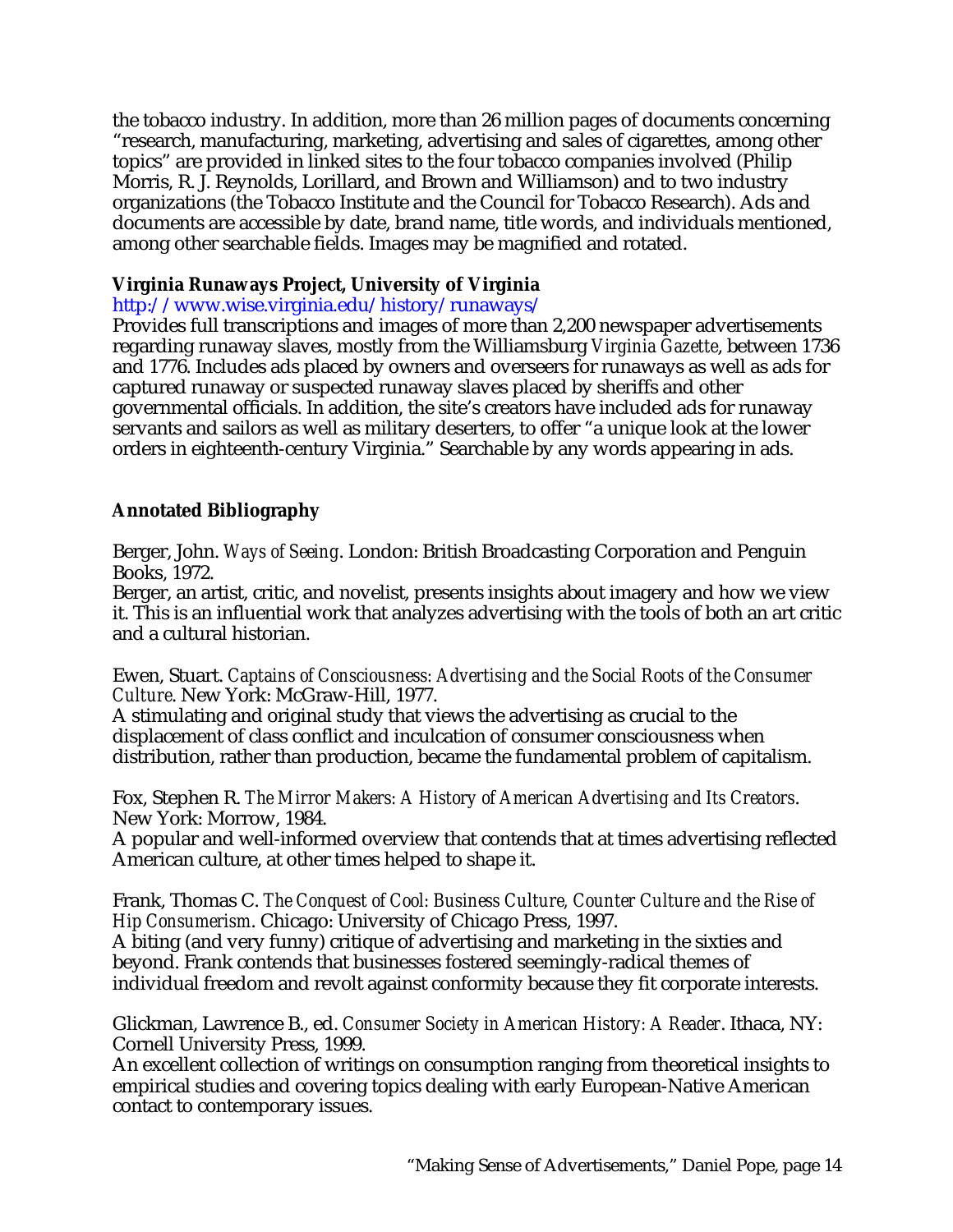Goodrum, Charles and Helen Dalrymple. *Advertising in America: The First Two Hundred Years*. New York: Harry N. Abrams, 1990.

A lavishly illustrated history of American advertising. Although the authors' tone is generally positive, their book is well-researched and they include some pointed criticism of advertising practices.

Laird, Pamela Walker. *Advertising Progress: American Business and the Rise of Consumer Marketing*. Baltimore: Johns Hopkins University Press, 1998.

A carefully researched study of advertising in the late nineteenth and early twentieth centuries. Laird emphasizes the theme of progress—economic and cultural—that advertisements espoused and that advertising practitioners adopted as an ideology.

Lears, Jackson. *Fables of Abundance: A Cultural History of Advertising in America*. New York: Basic Books, 1994.

An innovative and learned survey. Less interested in the business context of advertising, Lears maintains that we have lost a sense of the magical and enchanted properties of the material world as advertising offers us an abundance associated with the mechanistic and confining world of the factory and the office.

McLuhan, Marshall. *The Mechanical Bride: Folklore of Industrial Man*. New York: Vanguard Press, 1951.

A pioneering work by the provocative and controversial Canadian media expert. In this early work, McLuhan presents stimulating, sometimes mystifying, commentary on advertising imagery in mid-twentieth century America.

Marchand, Roland. *Advertising the American Dream.* Berkeley: University of California Press, 1985.

Marchand's study of advertising in the 1920s and 1930s is a model for its integration of business and cultural history and for its masterful analysis of both the copy and the artwork of magazine advertisements of that era. He was also the author of the posthumously-published *Creating the Corporate Soul: The Rise of Public Relations and Corporate Imagery in American Big Business* (Berkeley: University of California Press, 1998), which has many insights on advertising campaigns to enhance corporate reputations.

Ohmann, Richard*. Selling Culture: Magazines, Markets and Class at the Turn of the Century*. London and New York: Verso, 1996.

In his analysis of new mass-circulation magazines in the 1890s, Ohmann discusses how their emergence both reflected and promoted the formation of a new kind of middle class in the United States. Advertising, both as the economic foundation for these magazines and as a molder of class and culture, figures prominently in his analysis.

Pope, Daniel. *The Making of Modern Advertising.* New York: Basic Books, 1983. This book views advertising from the standpoint of business history. It contends that the basic structures of American advertising were molded in the late nineteenth and early twentieth centuries by the rise of big business.